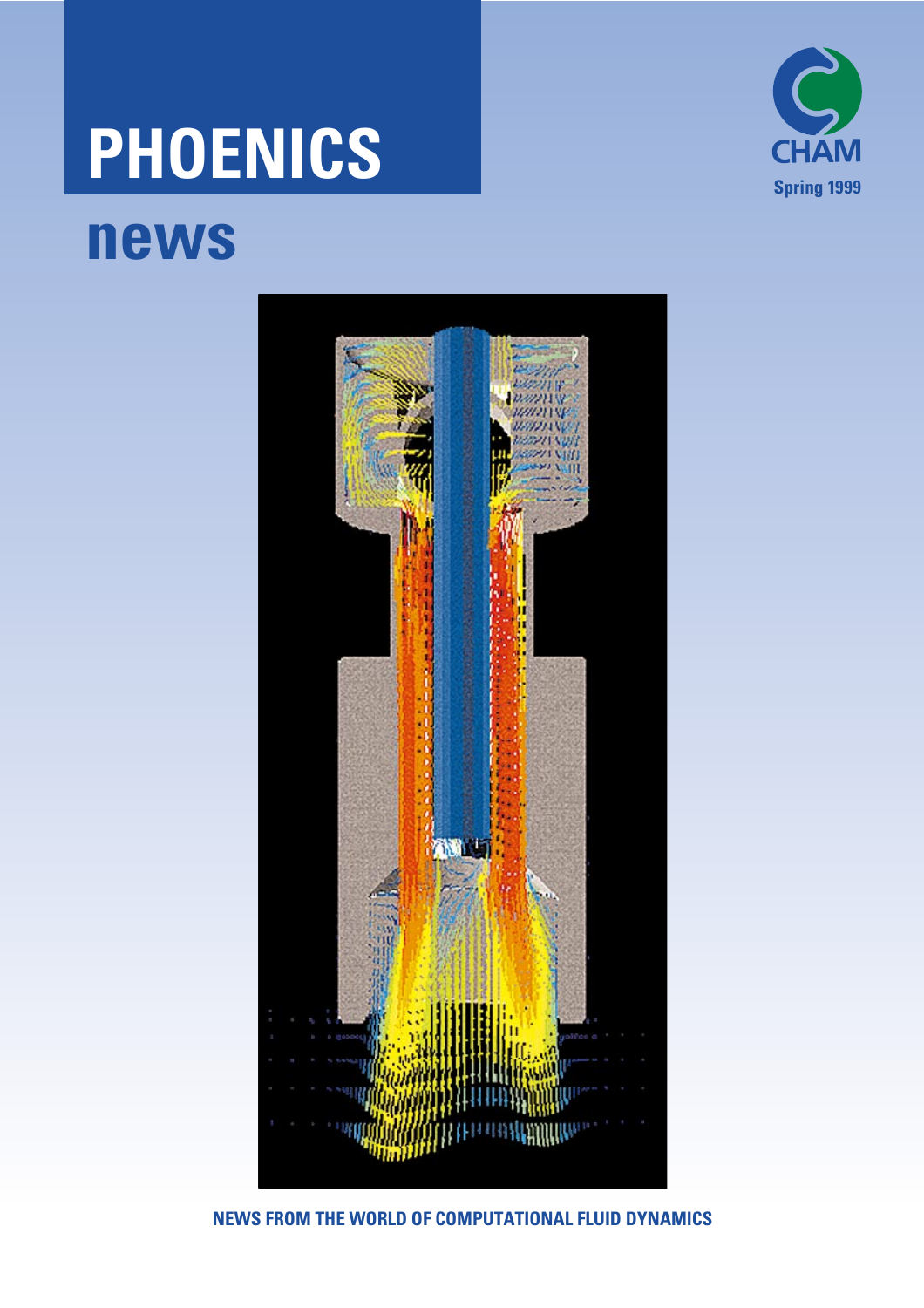

### **PHOENICS News**

Designed & Edited by Peter Spalding Comments and articles for future publication may be sent to :- CHAM Ltd 40 High Street, Wimbledon Village, London SW19 5AU or emailed to:pls@cham.co.uk

| <b>Front Cover</b> | <b>Velocity Vectors fot Burner Design</b>                      |
|--------------------|----------------------------------------------------------------|
| Page 2             | <b>CHAM Worldwide</b>                                          |
| Page 3             | <b>About CHAM's Web Site</b>                                   |
|                    | <b>PHOENICS Shareware resumes</b>                              |
| Page 4             | <b>Applications Story: Solutions for Dickinson Engineering</b> |
| Page 5             | <b>User Support Information</b>                                |
|                    | <b>CHAM Opens Californian Office</b>                           |
| Page 6             | <b>Round-Up of MICA Project</b>                                |
|                    | <b>PHOENICS Journal Information</b>                            |
| Page 7             | <b>SAFIR - Extract from Web-site report</b>                    |
| Page 8-9           | <b>What's New in PHOENICS 3.2</b>                              |
| Page 10            | <b>Applications Story: Tyre Combustor Design</b>               |
|                    | <b>Demonstration Case; Flow in a Furnace Burner</b>            |
| Page 11            | <b>Extension to Parabolic Solver</b>                           |
| Page 13            | <b>Applications Story: 'Draught' Dodging in the Office</b>     |
| Page 14-15         | <b>Notices &amp; Events</b>                                    |
|                    | <b>PHOENICS Training Course Programme - UK - 1999</b>          |
|                    | <b>Year 2000 Compliance</b>                                    |
|                    | <b>Preliminary Announcement of PHOENICS Conference</b>         |
|                    | <b>PHOENICS Award</b>                                          |



**Front Cover: Furnace Burner courtesy of Laidlaw Drew Consulting Engineers See page 10.**

### **CHAM-UK**

Bakery House 40 High Street, Wimbledon Village, London, SW19 5AU, UK. Tel / Fax:+44 (0)181 947 7651 / +44 (0)181 879 3497 Email: phoenics@cham.co.uk / sales@cham.co.uk Web: http://www.cham.co.uk **Managing Director**

Professor D Brian Spalding / Email: dbs@cham.co.uk

#### **PHOENICS North America**

6520 Scotgrove Drive, Rancho Palos Verdes, California, CA 90275, USA. Tel / Fax:+1 (310) 265 9719 / +1 (310) 265 9739 Email: phoenicsna@aol.com **General Manager** Dr Peter Tsai / Email: tsaiatpv@aol.com

#### **CHAM-Japan**

406 Kojimachi Intelegent Bldg 4F, 3-5-4 Kojimachi, Chiyoda-ku, Tokyo 102, Japan. Tel / Fax: +81 (0) 352 10 93 56 / +81 (0) 352 10 53 59 Email: info@phoenics.co.jp /customer@phoenics.co.jp Web: http://www.phoenics.co.jp **General Manager**

Mr Yasuaki Tachino / Email: tech@phoenics.co.jp

#### **CHAM-MEI**

Science-Service-Center (SSC) Moscow Power Engineering Institute, 14 Krasnokazamennaya Street, 111250 Moscow, Russia. Tel / Fax: +7(0) 95 362 6821 / +7(0) 95 918 1469 **General Director** Dr Alexey Ginevsky / Email: alex@mons.mei.msk.ru

aends

**Contacts**

Contacts

**ACADS-BSG**, Glen Iris, Victoria, Australia Tel / Fax: +61 398 85 65 86 / +61 398 85 59 74 **ACFDA**, Montreal, Canada

Tel / Fax: +1 416 978 6727 / +1 416 978 8605 **Arcofluid,** Aix En Provence, France Tel / Fax: +33 442 27 36 61 / +33 442 27 36 64

**ATOS**, Essen, Germany Tel / Fax: +49 201 810 1927 / +49 201 810 1955

**C-DAC**, Bangalore, India Tel / Fax: +91 080 558 4271 / +91 080 558 4893

**Chemtech**, Rio de Janeiro, Brazi Tel / Fax: +55 215 32 31 84 / +55 212 62 31 21 **CRC Research**, Tokyo, Japan Tel / Fax: +81 356 34 58 33 / +81 356 34 73 37

**Cybron Technology**, Selangor, Malaysia Tel / Fax: +60 3 793 6920 / +60 3 793 6984

**Flow Consult**, Voyenenga, Norway Tel / Fax: +47 67 15 07 00 / +47 67 15 07 55

**GEM Systems,** Espoo, Finland Tel / Fax: +358 94 52 28 13 / +358 94 59 47 80

**Neat Information Telecommunication**, Seoul, Korea

Tel / Fax: +82 2 583 2222 / +82 2 583 2313

**Shiang-Pe**i, Chung-Ho City, Taiwan Tel / Fax: +88 62 224 33140 / +88 62 224 85307

**SNERDI**, Shanghai, China Tel / Fax: +86 216 485 0220 / +86 216 485 1074

**Sybilla**, Athens, Greece Tel / Fax: +30 1 725 7751 / +30 1 724 5092

**Tatung**, Tapei, Taiwan Tel / Fax: +88 62 592 5252 / +88 62 594 8201

**Vortex De Mexico**, Tlaltan, Mexico Tel / Fax: +52 5 622 3320 / +52 5 616 2164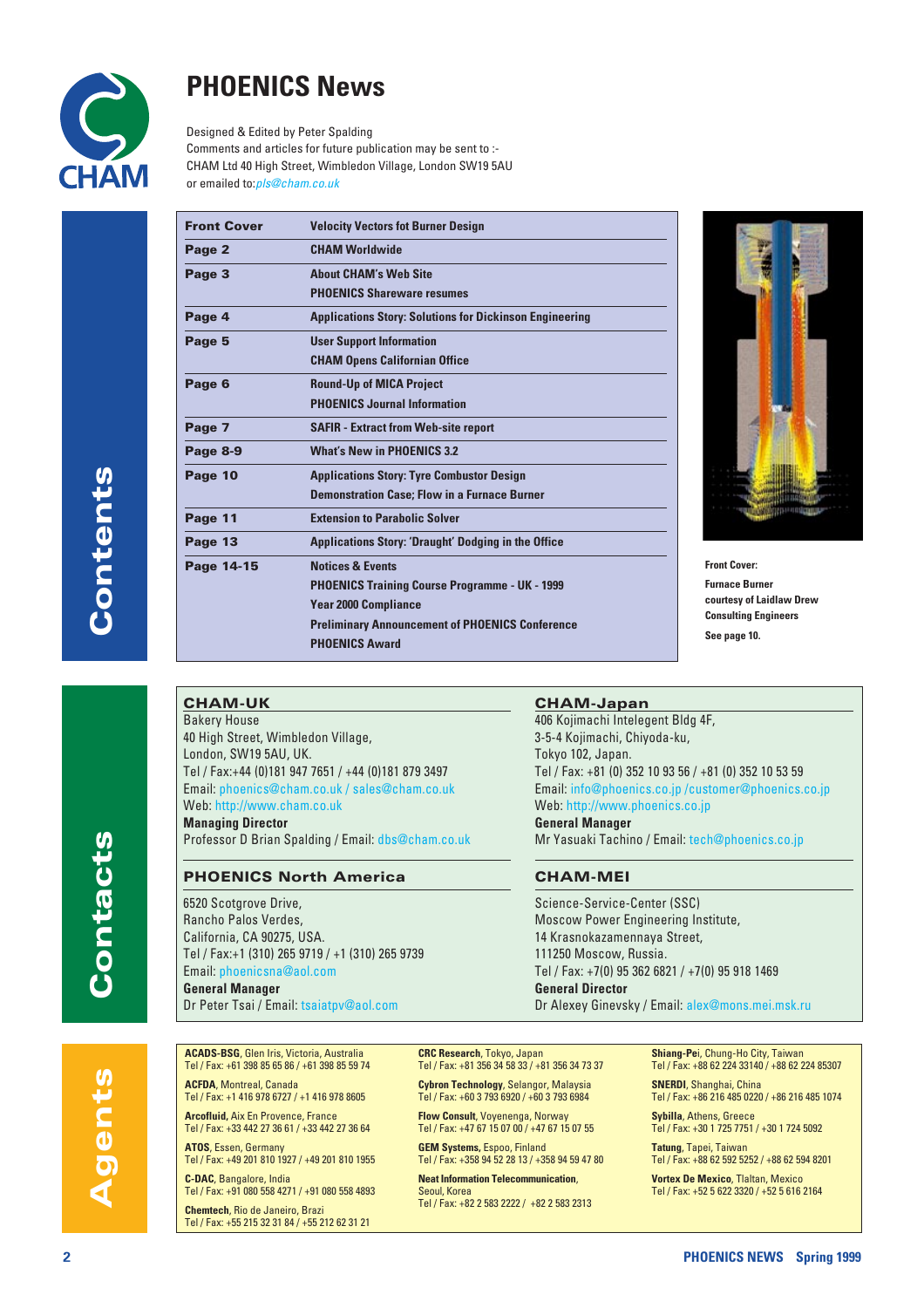## **About CHAM's web-site**

**http://www.cham.co.uk by Professor D Brian Spalding** Condensed from "About CHAM's Web-site" by D B Spalding, Feb '99

#### **The purpose**

**CHAM is using its web-site as its major means of communicating with customers and with the CFD-using community generally.** 

CHAM seeks to enable visitors to obtain all the information which they need for understanding the services available from CHAM, the nature and capabilities of CHAM's software; and how they compare with those available elsewhere. The website permits visitors to send messages to CHAM, ask questions, make suggestions, place orders; and download such documents and software modules as they require.



The website home page as it appears today

It is intended that the website shall also enable users of CHAM's software and services to inform the world about their achievements and their potential, whether by way of Applications Album entries, descriptive articles, work-inprogress reports, or links to their own sites.

All the material on display at the website can be provided to purchasers of CHAM's software on the CD-ROM which carries it, being made accessible by way of the POLIS [PHOENICS On-Line Information System] utility. Indeed, anyone who wishes to purchase a CD-ROM containing only the current website material, for detailed study before he or she purchases PHOENICS, is free to do so. In the longer term, it is intended that the website shall be the "Simuserve Emporium", through which customers will procure whichever of the spectrum of CFD-related services they require.

#### **The style**

Browser technology is advancing so rapidly, and has so many spectacular features, that it is easy, when designing a website, to become preoccupied with questions of what gimmicks to employ rather than of what messages to convey. The policy which is being adopted by CHAM is to employ as few gimmicks as possible, and to concentrate instead on the messages, making them informative, comprehensive, and comprehensible. The reason is that CHAM believes that persons who choose to visit its website are serious enquirers who want to find answers to their questions with the least possible trouble. They are not persons whose attention is caught only by a dancing image or a startling sound-effect; and they are not so leisured that they can allow their time to be wasted. It is for the latter reason that few of the documents are provided with embedded images; for, although these have merits, once they are on the screen, they do prolong file-loading time. Instead, visitors can choose for themselves whether they wish to see the image.

#### **The present position**

Much attention has been devoted to bringing into the website the Applications-Album" material which was formerly visible only to users of POLIS. Each entry has had to be modified however, to some extent, in order that it should appear appropriately when viewed through an Internet

browser; and this work is still not quite complete. Many of the examples are quite old; but they have been allowed to remain so that vistors can see that PHOENICS has been solving practical CFD problems from the beginning. CHAM welcomes entries from non-CHAM users.

The second block of material to be taken over from POLIS was that contained in the Encyclopaedia. The 'HTML-ization' of files has been completed and the introduction of copious and helpful hyper-links is well-advanced. When this is complete, the need for the old Satellite and PHOTON "help" files will disappear. The refinement and enrichment of the Encyclopaedia content can now begin.

The pre-existing lecture and tutorial material has also been captured and processed, in part. Some new lectures have also been made accessible. New lectures and presentations will be prepared with subsequent website publication as a requirement.

The highly-important user-support activity has also been given a place on the website; and the task of providing links between its "FAQ" section and the Encyclopaedia has begun. Advice from users as to what they have found useful, and what deficiencies they have experienced, is valued by CHAM.

#### **The future of the website**

Although much has been achieved, during the past few months, many of the most promising activities are still only embryonic. Growth can therefore be expected, in the near future, in the following sectors:- The PHOENICS-using Consultants Club; the PHOENICS Journal (which will be available on-line as well as in printed text); the Shareware Operation; and the Simuserve activity. Finally, PHOENICS-users other than CHAM will play an ever-increasing part.

### **CHAM's Shareware - Download Service Resumes**

CHAM's PHOENICS-Shareware service resumed at the beginning of 1999. Distinct shareware offerings will ultimately become available, providing several levels of functionality, The first release will use the PHOENICS-1.5 solver developed in 1991, together with the Virtual Reality front end V2.1, first released released in 1996. Not bad for a Shareware product!

#### **The full capabilities of PHOENICS-1.5 include:**-

- Simple Chemically Reacting System (SCRS);
- Non-Newtonian fluids:
- Free-surface flows.

**Code compliability means that the user may:**

- Manipulate physical models;
- Implement other physical and numerical models;
- Influence most aspects of the solver.

#### **The physical modelling restrictions include:**

- Single-phase only;
- No body-fitted-coordinates options.

PHOENICS-1.5 is, and will remain, a DOS-based product. The software will run on PC's only directly under DOS.

PHOENICS Shareware can be downloaded from our web-site, namely: **http://www.cham.co.uk**. Click on **'Download'.**

Please note that down-loaders are not automatically entitled to technical support in the use of PHOENICS and should NOT contact the central technical support team. For advice and further information concerning technical support services for Shareware, please liaise with Dr Jeremy Z Wu, via email, at **shareware@cham.co.uk.**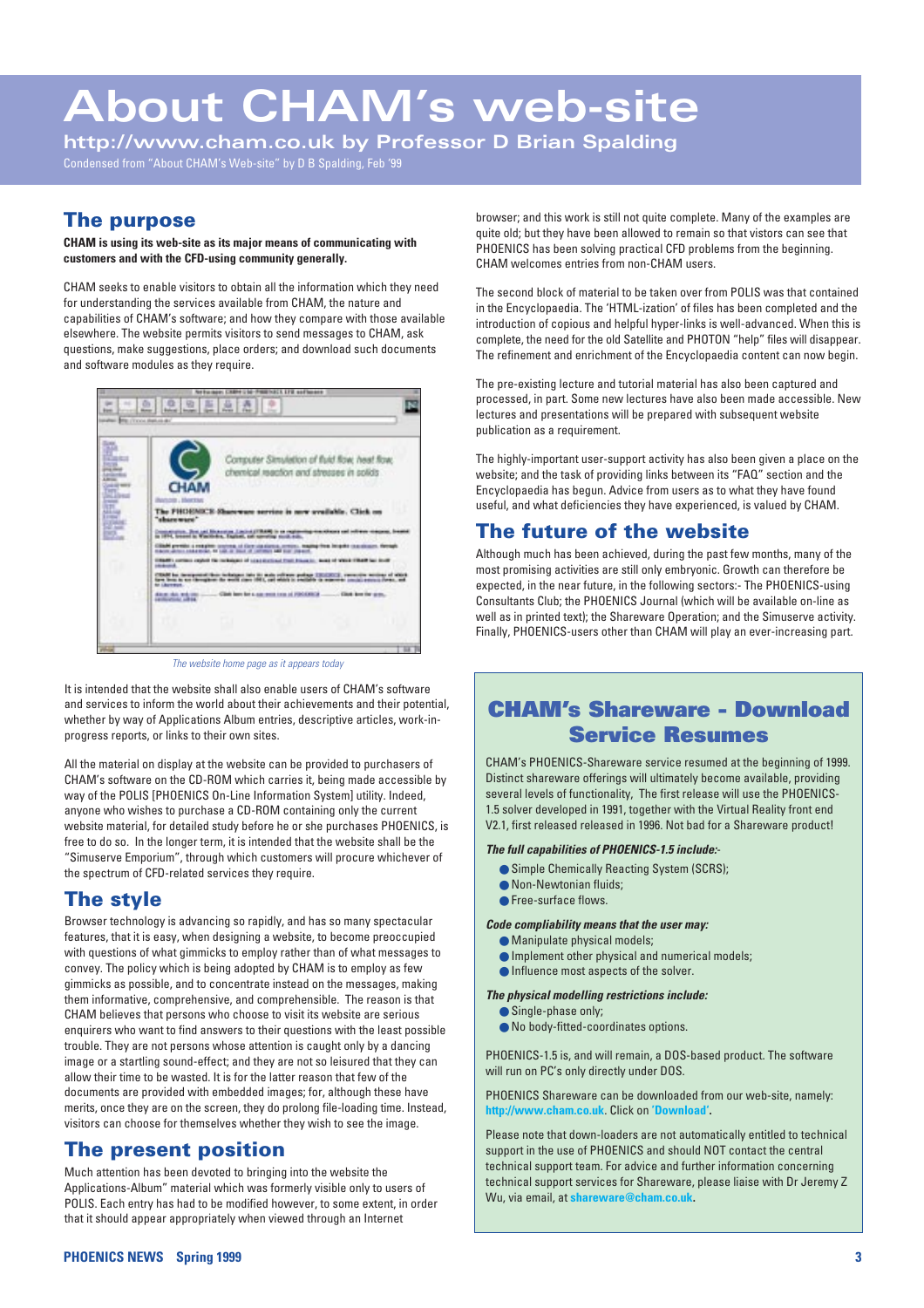## **Solutions for Dickinson Engineering**

**Dr John Heritage reports on a recent Consultancy Team project**



**A recent project saw CHAM's Consultancy Team participate in the solution of a design problem for Dickinson Engineering. PHOENICS was used to assist in the design of a rectangular-duct junction, which forms part of a pneumatic-conveying dryer.**

The product (tobacco leaves) and carrier gas (steam and air) enter the conveyor through an inclined side duct. The side duct forms a junction with the main process duct, which carries hotter dryer gas (steam, air and carbon dioxide) vertically upwards into a gas-product mixing section. The mixture then enters a vertical diffusing duct which serves as the main drying section.

Dickinson's engineers were concerned that, under some operating conditions, there was a

build-up of product on the floor of the side duct, near the junction. As well as reducing the efficiency of the whole process, this could introduce the need for periodic shutdowns of the plant for cleaning purposes; the possibility of introducing a removable floor section to minimise downtime was under discussion as a way of reducing the costs of such plant inactivity.

The aim of the CFD study was to see if there was a better way of overcoming the problem.

#### **The main design objectives were:**

- **a) to maximise the uniformity of the product across the vertical duct before it enters the drying section;**
- **b) to avoid any blocking of the ducts, or any tendency for the product to agglomerate locally; and**
- **c) to avoid any product deposition on the conveyor walls.**

As for many complicated engineering processes, the precise details of every aspect of the behaviour were not known. For instance, an appropriate drag law for shredded tobacco leaves is not readily available, particularly when their water content is variable. However, by using a conventional relationship with a range of different parameters it was possible to consider the extreme cases; this confirmed that the qualitative features of the flow were not dependent on the exact nature of the drag. Fortunately, the main drying takes place after the junction, so changes in behaviour as a result of reduced water content could safely be ignored.

One proposed solution to the product build-up was to decrease the width of the side limb, so as to alter the relative strengths of the two merging streams and remove the injection of product into the slower moving regions near the walls of the main duct. The first task was therefore to simulate the dryer in its existing configuration and assess the effect of changing the aspect ratio of the side limb.

Surprisingly, the results showed that in all cases there was significant product accumulation, typically about 8% by volume, near the exit from the side limb; even reducing the width of the side limb by 50% had little effect! Further simulations with different flowrates also showed that the current values were more or less optimum - CFD supported the experience gathered over many years by the design engineers.

What the simulations could add, though, was a much better understanding of the nature of the flow around the junction. It was this that enabled Dickinson's engineers and CHAM's consultants, working together, to devise a solution to the main problem that would improve the flow pattern and be



mechanically practicable to introduce. The original design had a significant widening of the main duct, immediately downstream of the junction: as a result of this, the product stream tended to stay near to the side wall on its own side of the main duct. Simulations showed that maintaining the width of the main duct past the junction would force the product stream to mix much more with the drying gas. This is much the same as a motorway junction: if the slip road becomes an additional lane of the motorway itself, the flow is much smoother than if the oncoming traffic has to mix into the existing lanes immediately. For a motorway, a smooth junction is the aim; for the dryer, greater mixing is desirable.

The contour plots (inset below) of product volume fraction show that the design modification largely eliminates

the tendency for product to accumulate on the floor of the side duct; in fact the peak concentration moves to the upper wall, but at a much reduced level. Furthermore, the final figure shows that the peak concentration within the main duct, downstream of the junction, has almost halved, demonstrating the much better mixing of the two streams.



The project demonstrated the benefits of CFD simulations; in particular, a close working relationship between the design engineers and the consultants carrying out the simulations enabled a practical problem solution to be identified quickly, even though it was entirely different from the one envisaged at the start of the project.

**For background information contact John Heritage, email: jrh@cham.co.uk**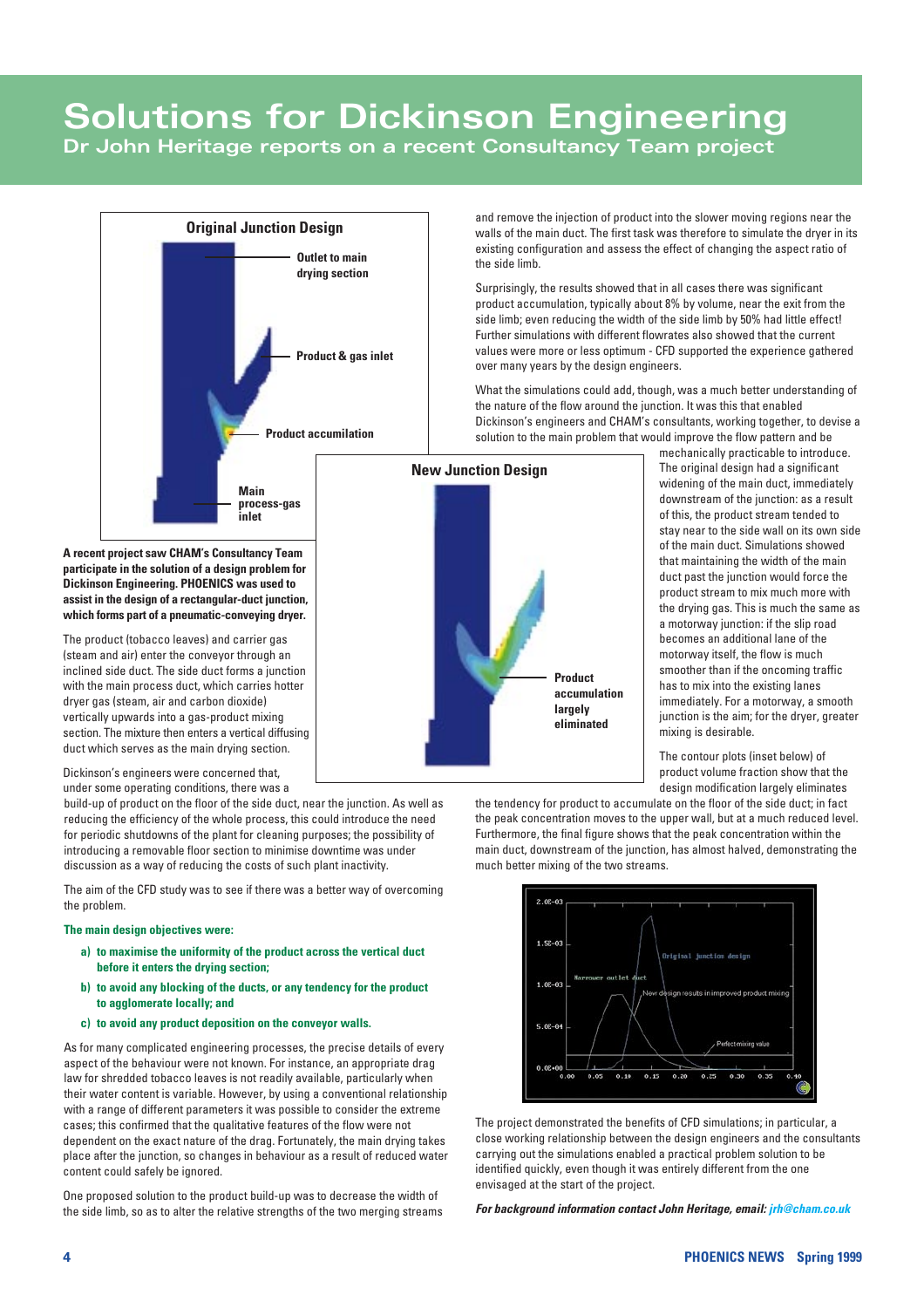## **User Support Information**

**CHAM's user-support operation is now handled by Dr Mike Malin and Mr Herve Miler, who both transferred from CHAM's Consultancy Team during 1998. Dr John Ludwig remains available as a consultant to the support team, and Dr Jeremy Wu has taken special responsibility for dealing with enquiries from the Far East. As discussed elsewhere in this newsletter, CHAM's California office is the first point of contact for technical support in the USA. All users can now visit User Support on CHAM's Website, which includes pages on:** 

- **CHAM's user support policy for technical support;**
- **How to obtain user support;**
- **Worldwide support locations;**
- **Frequently-asked questions;**
- **Discussion Group;**
- **PHOENICS Known Problems;**
- **Bug Reporting;**
- **PHOENICS Year 2000 Compliance;**
- **Publications List; and**
- **User Events.**

Of particular interest to users should be the entry Frequently-Asked Questions (FAQ's), which is divided into categories.

User support queries can be directed to our User Support Team by telephone, fax, or by email. Email communications are preferred for the first contact, since this allows CHAM to make a quick classification and assessment of the problem.

#### **IMPORTANT: When requesting User Support, please include the following information:**

- Your organisation's name and PHOENICS Maintenance Agreement Number
- Version of PHOENICS being used.
- Details of hardware configuration and operating system.
- Any information that may help CHAM to answer the query, such as problem sketches, Q1 files, GROUND coding, and a clear statement of the problem encountered with PHOENICS.

Users requiring support in resolving convergence problems or implausible solutions are requested to demonstrate the problem on as coarse a mesh as possible before sending their files to CHAM. The model should be simplified as far as possible in terms of dimensionality, physical models (such as turbulence, radiation, etc), physical properties, boundary conditions, removing GROUND, etc. This not only helps CHAM to provide a speedy resolution of the problem, but can help the user identify the cause of the problem himself.

PHOENICS users with a current PHOENICS Maintenance Agreement are entitled to unlimited user support, without further charge. Such user support is however confined to enabling users to run the PHOENICS code modules successfully in a conventional manner, to understand the documentation, and to detect any common mistakes which they may have made. Users who require assistance in setting up new models can avail themselves of CHAM's Extended Consultancy Support Scheme (ECS), as follows:

Users who are fully capable of running PHOENICS modules successfully do however sometimes require assistance of a different kind. For example, they may require general advice about what is the best way to model a particular physical process or equipment item, making use of the available features of PHOENICS. To give this advice, CHAM's support staff may need to spend time in studying the user's specific needs. Alternatively, what needs to be done may be clear, but the user may prefer the work to be done by CHAM personnel, whose greater experience may reduce the time which will be taken. In some circumstances, the user may have started a complicated model-building operation and then run into difficulty; he may then seek CHAM's assistance in the detection and removal of its cause. While eager to provide assistance of these kinds, CHAM's User-Support team does have to make a charge for it, usually based on the number of hours expended. In exceptional cases, when the user agrees that the results of the work can be placed in an open-to-all library, or in the Applications Album, CHAM may share the cost of the work. Work of this kind is normally carried out under an ECS Contract between CHAM and the user's organization. If it should prove that the difficulty arose from a "bug" in the software, CHAM will correct that bug at its own expense.

**Dr Mike R Malin, CHAM User Support, Email: support@cham.co.uk**

## **CHAM Opens California Office**



**CHAM is pleased to announce the opening of** Dr F Peter Tsai, new General Manager of PHOENICS North America, with Professor D Brian Spalding

**its new branch office at California, USA. The office is in the Los Angeles metropolitan area. By establishing this new branch office at the west coast of United States, CHAM illustrates its commitment to serve the PHOENICS users in North America.** 

#### **The CHAM California office covers the following activities:**

- **promoting and selling PHOENICS products**;
- **promoting and selling consulting services based on their use;**
- **to provide first line technical support for PHOENICS users in the USA.**

Dr F Peter Tsai has been appointed as the General Manager of CHAM's California office. In 1987, Dr. Tsai received his PhD from Department of Mechanical, Aerospace, and Nuclear Engineering Department, University of California, Los Angeles (UCLA). He worked for Physical Research Inc. and Adaptive Research Inc before he joined CHAM in June 1998. Whilst at Adaptive Research, he was Development Manager of the CFD software. With his extensive expertise in CFD, he helps CHAM to provide high quality and prompt technical support for US PHOENICS clients. The address and phone numbers of the California office are:-

6520 Scotgrove Drive, Rancho Palos Verdes, CA 90275, USA

Tel: +1 (310) 265-9719, Fax: + 1 (310) 265-9739

**Email: phoenicsna@aol.com**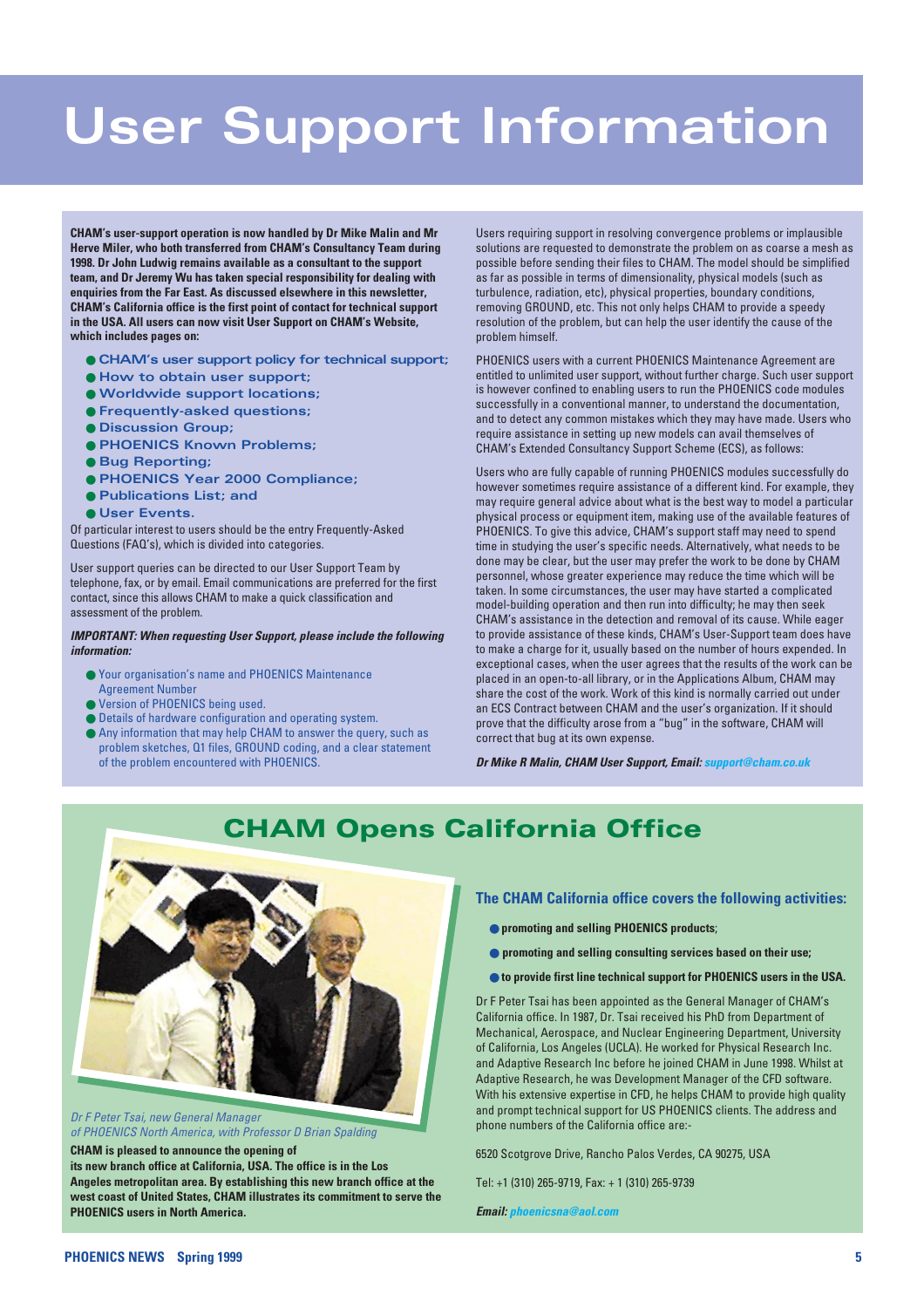## **MICA Roundup Dr John Heritage outlines the completion of a 3-year**

**EU-sponsored MICA project.**

**The aim of MICA, namely to create, test and validate a Model for Industrial CFD Applications, has been largely achieved. It has been demonstrated that the use of Virtual-Reality-based user interfaces by people, who may not be 'CFD-literate', is practicable, and may often be a most convenient and economical means for solving their design problems.**

The project aimed to harmonise the activities of High-Performance Computer Network (HPCN) centres, - service providers, - and end-users so as to provide a radically better service to industrial and environmental specialists wishing to exploit flow simulation and design analysis. Industrial organisations throughout Europe were represented.

**The key elements of MICA were to:**-

- construct Virtual Reality interfaces to enable users to specify their problems solely in physical terms;
- use the Internet to transmit the problem specifications to remote specialist centres and return the results to users;
- create the necessary HPCN centres, equipped with simulation software, high-performance (parallel) computers and specialist expertise.

The primary applications were spilt into two sectors: furnace design and the built environment. The furnace applications ranged from coal-fired and glasssmelting furnaces, small industrial ovens and annealing furnances, to power condensers. The built environment side focussed on environmental and architectural external flows, HVAC and internal environmental flows, hazard assessment and fire modelling,and flows around underwater structures.

#### **The MICA Partners represented countries across Europe, and the opportunity is taken here to thank:-**

- Building Research Establishment (UK)
- Christian Michelsen Research (Norway)
- INRIA (France)
- IST-Lisbon (Portugal)
- Koninklijke Hoogovens (Netherlands)
- LSTM Erlangen (Germany)
- National Technical University of Athens (Greece)
- Paderborn Center for Parallel Computing (Germany)
- SMHI (Sweden)
- Stork Engineers & Contractors (Netherlands)
- University of Zaragoza (Spain)
- Vattenfall Utveckling (Sweden)
- Wimberley Allison Tong & Goo (UK)

As a result of the MICA initiative, a new company, SIMUSERVE, is being formed through which the MICA activity has been moved forward to commercial reality. Further developments of the MICA concept are now in hand via another EU-funded project, called ADELFI.

Whereas MICA required the clients to possess "front-end" software (supplied by CHAM) for data input and results interrogation, ADELFI intends to provide remote-computing services for clients who possess no more than an Internet-browser program.

ADELFI therefore will facilitate a further step from the current "bucket-andwell" CFD practices (customers buy the software (bucket) and hardware (well) to the "piped-water" technology which will, of course, be the preference of the future.



#### MICANET (SIMUSERVE) Network Structure

For copies of the MICA Final Report and further information about SIMUSERVE and ADELFI, contact John Heritage via email at jrh@cham.co.uk.

### **The PHOENICS Journal**

**is a quarterly publication to promote and exchange knowledge and skills amongst PHOENICS users world-wide. Data input files and FORTRAN routines, for GROUNDstation implementation, are published alongside mathematical models and computational results. Contributions to the journal are subject to review by independent referees**.

Price: £140 per year (UK) £165/\$265 (Elsewhere).

Journal Manager: Mrs Sylvie Stevens



To subscribe to the PHOENICS Journal, please provide full details to: Joan Garretty, CHAM Librarian, via email: library @cham.co.uk. Payment by Visa/Mastercard accepted.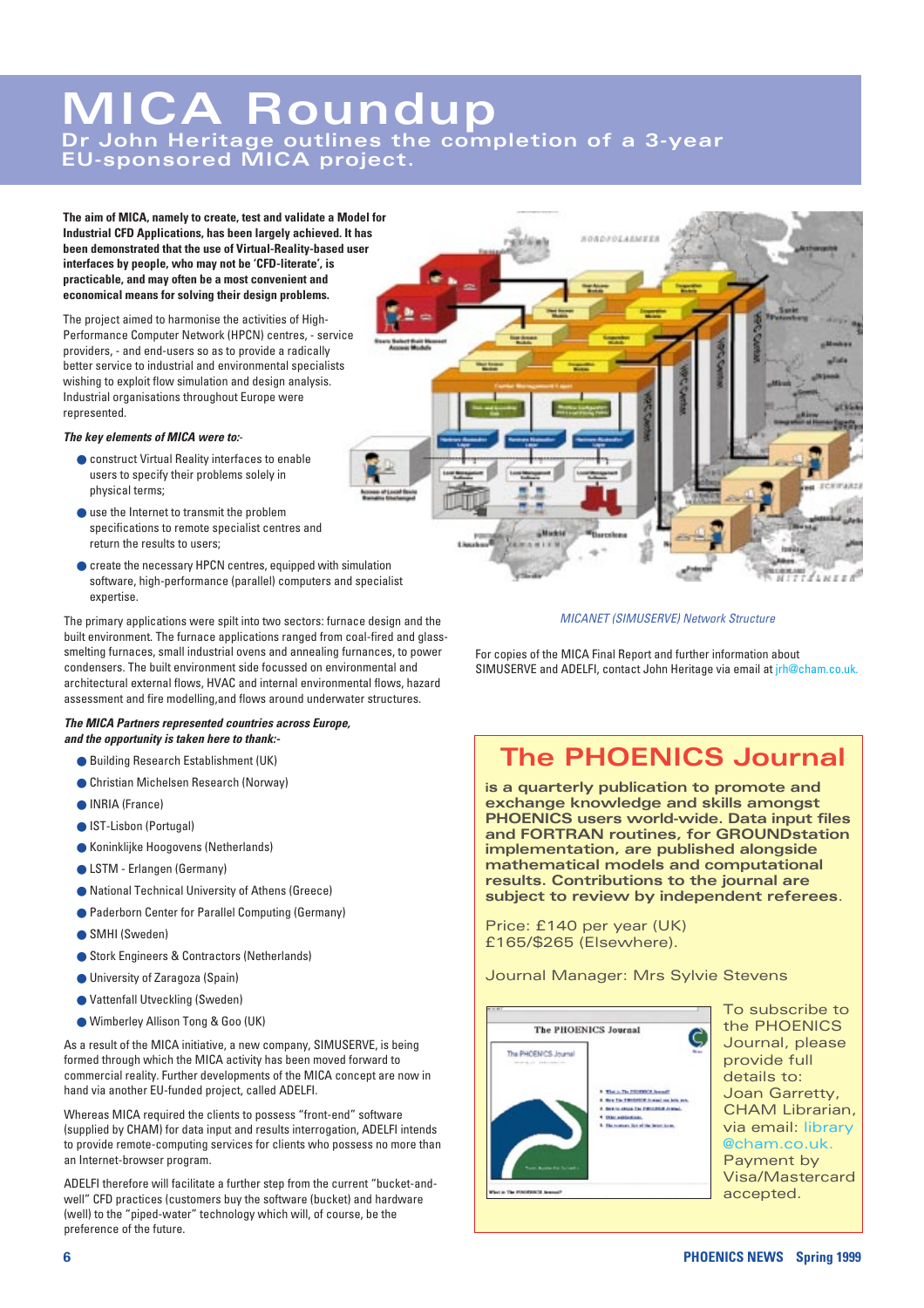### **SAFIR Dr Sergei Zhubrin summarizes the application of another PHOENICS 'first', studying 4-phase flows in a blast-furnace**

#### **Extracts from "SAFIR. A computer model of flow, heat and mass transfer, phase change and chemical reaction in the blast furnace, with injected coal or oil - by D.B.Spalding and S.V. Zhubrin"**

**Summary:** A steady-state three-dimensional four-phase model of blastfurnace behaviour is being developed by CHAM within the framework of the EU-funded OSIRIS project. The four thermodynamic phases in question are: gas, i.e. air and combustion products; the fast-moving particles of coal, coke, liquid-droplets and other "fines" which are suspended in the gas; the slowmoving solids consisting of iron-ore and coke, the faster-moving liquid metal.



The processes accounted for are:- heat, mass and momentum transfer between the phases; consequential phase changes and the chemical reactions which effect oxidation of the fuels and reduction of the ore.

The model is embodied in a special version of the CFD code PHOENICS, called SAFIR, which makes extensive use of two techniques which are unique to that code, namely:-

MUSHAS, which is an acronym for MUltiply-SHAred Space; and PLANT, which allows all the relevant special-modelling features to be supplied compactly by way of formulae inserted into the input file (Q1); the corresponding Fortran-coding counterparts of these formulae are then created automatically. The report provides the problem specification and a description of the computer model.

The developed prediction procedure, consisting of the mathematical model and solution algorithm, is applied to study the operational behaviour of a typical blast furnace. Solutions are presented that predict the threedimensional velocity, temperature, transfer mass flow rates and concentration distributions of gaseous, solid and liquid phases, under different operating conditions of the furnace; and their realism is discussed.

Summary of the present status of the work: The computer model has been completely created, and produces qualitatively correct predictions of the distributions of the gaseous, liquid and solid materials within the furnace.

**Introduction:** The development of practicable mathematical model of the blast furnace, that can be generally applied and used for predictive purposes, is becoming increasingly important. Such a model would enable various geometrical configurations, blast and burden conditions to be assessed easily, quickly, economically and reliably and would reduce considerably the amount of physical model and full-field exercise testing required to achieve a satisfactory design.

The work described here has been devoted to the development and application of a mathematical model for blast furnaces. The model simulates the physical processes by means of conservation equations for dependent variables of interest. It is applicable to one-, two- and three-dimensional computational domains both for steady and unsteady conditions.

The model recognises that velocities of gas, particulate fines, solid lumps and liquid products of reduction are different and comprises equations for: continuity, momenta, specific enthalpies, phase concentrations, and volume fractions for each of the phases present.

The simultaneous solution of the above equations by means of PHOENICS yields the values of the variables at all internal grid nodes. Full account is taken of interphase mass-, momentum and heat-transfer and an additional coal fines-fraction equation is solved to account for the diminishing radii of the burnt coal particles.

In order to assess the potential of the model, one-, two- and three-dimensional simulations were performed for typical blast furnace under different operating conditions, and the results are presented and discussed…(see full report).

**Concluding remarks:** This report has brought into existence a computerbased three dimensional model of a blast furnace. It is based upon the consideration of four-phase motion and related heat and mass transfer processes. The model includes simple basic representation of the major chemical reactions and physical features of the furnace.



Results have been presented and are shown to indicate the correct trends. The predictions provide detailed information for each phase present, regarding threedimensional fields of velocities, of temperatures and of phase compositions. Further work should consist of grid-independence studies and comparison with experimental data, in order to validate the model.

In order to extend the field of applications of the model, additional physical models should be included. The effect of additional chemistry may be introduced through either conventional or multi-fluid approaches. Similarly, radiation heat transfer may be handled by PLANTing the radiation models described

elsewhere. The inclusion of any of these models merely increases the number of conservation equations to be solved, but otherwise incurs no significant modification to the present model.

It is expected that the model is flexible enough to allow the shape of, and conditions in, the raceway to be predicted rather than assumed. Similarly, the position and shape of the "dead man" can be calculated. The model, as it now stands, represents the valuable tool which can be used by OSIRIS partners and others, in the future, to advance the state of knowledge significantly. It seems to be an appropriate base to include further multiphase interactions and chemistry. Finally, more work is required to obtain reliable experimental correlations for the interphase heat-, mass-, and momentum transfer, which can then be used to improve the input of the model.

For the complete report on this work, click on the "News' button via CHAM's web site: http//:www.cham.co.uk, and look at the "Progress on In-House Projects" section under "OSIRIS".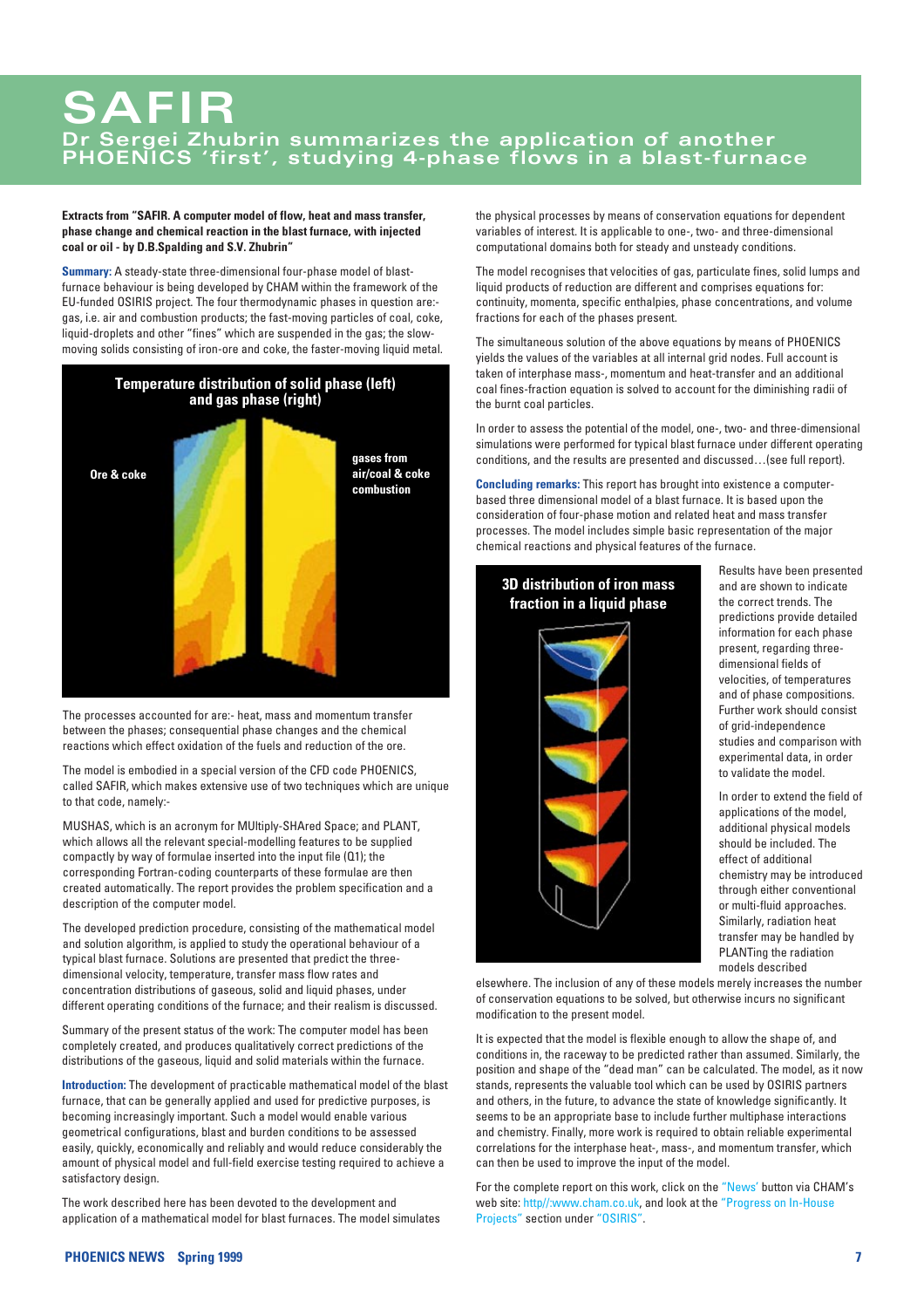## **What's New in PHOENICS-3.2?**

**Dr John Ludwig outlines some of the major features in this latest release**

**The following features are all described in greater detail within the "Getting-started" lecture in the CHAM Web Site:**

### **The PHOENICS -Commander Environment**

The amalgamation of PHOENICS Commander and VR-Editor/VR-Viewer has been completed. There is now a single environment, which allows access to all modules. The default mode of operation is VR-Editor. Access to the other functions is provided via Windows-style pull down menus.

#### **The Virtual-Reality Editor**

The VR-Editor has been rewritten using OpenGL for the graphics rendering. This has brought about a vast improvement in the quality of the image. The hidden-line algorithm in particular is much improved.

The mesh modification has been moved from the Main Menu, Geometry panel to the Mesh Toggle button on the handset. If the mesh is displayed, then clicking on a particular location in the mesh will bring up a dialogue box, which allows changes to be made. The option for geometrical expansion has been added in addition to the previous Power-Law expansions. This can provide a much stronger expansion of the grid.

Many improvements have been made to the object dialogue boxes. They have many more capabilities, and all buttons and data-entry fields have help entries. Help is accessed by clicking on the **?** in the top-right of the window title bar, then clicking on the desired button or data entry field.



Gas burner geometry courtesy of Laidlaw Drew Consulting Engineers

New objects are colour-coded according to their type. In cylindrical-polar coordinates, polar geometries are used by default.

In addition to the STL format available in Version 3.1, a DXF converter is now provided. Both STL and DXF files are imported via the 'File' + 'Import CAD Data' buttons of the new Commander.

All dialogue boxes are 'aware' of IPSA, ASM, SEM,HOL,SCRS and IMMERSOL; ie, they display the appropriate data entry for those models.

#### **The Data-Input Menu**

Many detailed changes have been made 'below the surface' of the Main Menu. Many of these are the result of error-correction, or additional protection against conflicting settings or repeated changes of options.

In many places data-entry boxes have been replaced with pull-down scrollselection lists. This reduces the need for users to need to know what to type in. The help entries have been extended. Access is through **?** , as in the object dialogue boxes.

In addition to these 'invisible' changes, many more substantial improvements have been made. The major ones are the full activation of the SCRS (3-Gases) combustion model and full activation of the IMMERSOL radiation model.

The two models are linked, in that turning 3-Gases ON will also turn IMMERSOL on. This allows conjugate heat transfer even with solution of H1. If IMMERSOL is turned off again, conjugate heat transfer is disabled.

A button has been provided in the Main Menu geometry panel to turn PARSOL on and off.



### **The Virtual-Reality Viewer**

This user interface has been radically revised, so as to take fuller advantage of Windows tools, and to utilise OpenGL. The use of OpenGL has resulted in an improvement in the quality of the graphical display, as in the VR-Editor. The Viewer is entered from the 'Run' + 'VR-Viewer' button of the new Commander.

The function of 'Snap-size', which in 3.1 sets the cutting-plane movement, the contour fill size and the vector length, has been split into three separate functions. These are accessed through the 'Edit' + 'Domain' attributes' menu of the new Commander. In addition, the treatment of PARSOL objects has been improved. The vectors are now plotted at the correct place and the contour filling shows the correct edge of the object.

#### **Other Advancements**

As may be seen from the above, much effort has been concentrated upon the improvents to the VR-Editor, VR-Viewer and On-Line Help facilities. Of course, many more advances have been made within the PHOENICS EARTH coding and associated activities. All are listed on CHAM''s web pages and you should particularly look out for information on improvements within:-

#### **PLANT**

This is a feature of implanting the model formulations into the executable solver module.

The chief developer of PLANT, Dr Sergei Zhubrin, reports that many capabilities present in version 3.1 and earlier versions have been significantly enhanced and given further exemplifications and emphasis, including:

#### ● **Discretization**

Time-step specifications X-, Y-, and Z-direction grid specifications Body-fitted coordinates calculations

- **Terms in equations**
- **Physical** Properties of the materials Interphase-transport features
- **Initial fields specifications**
- **Non-linear source laws and complex boundary conditions**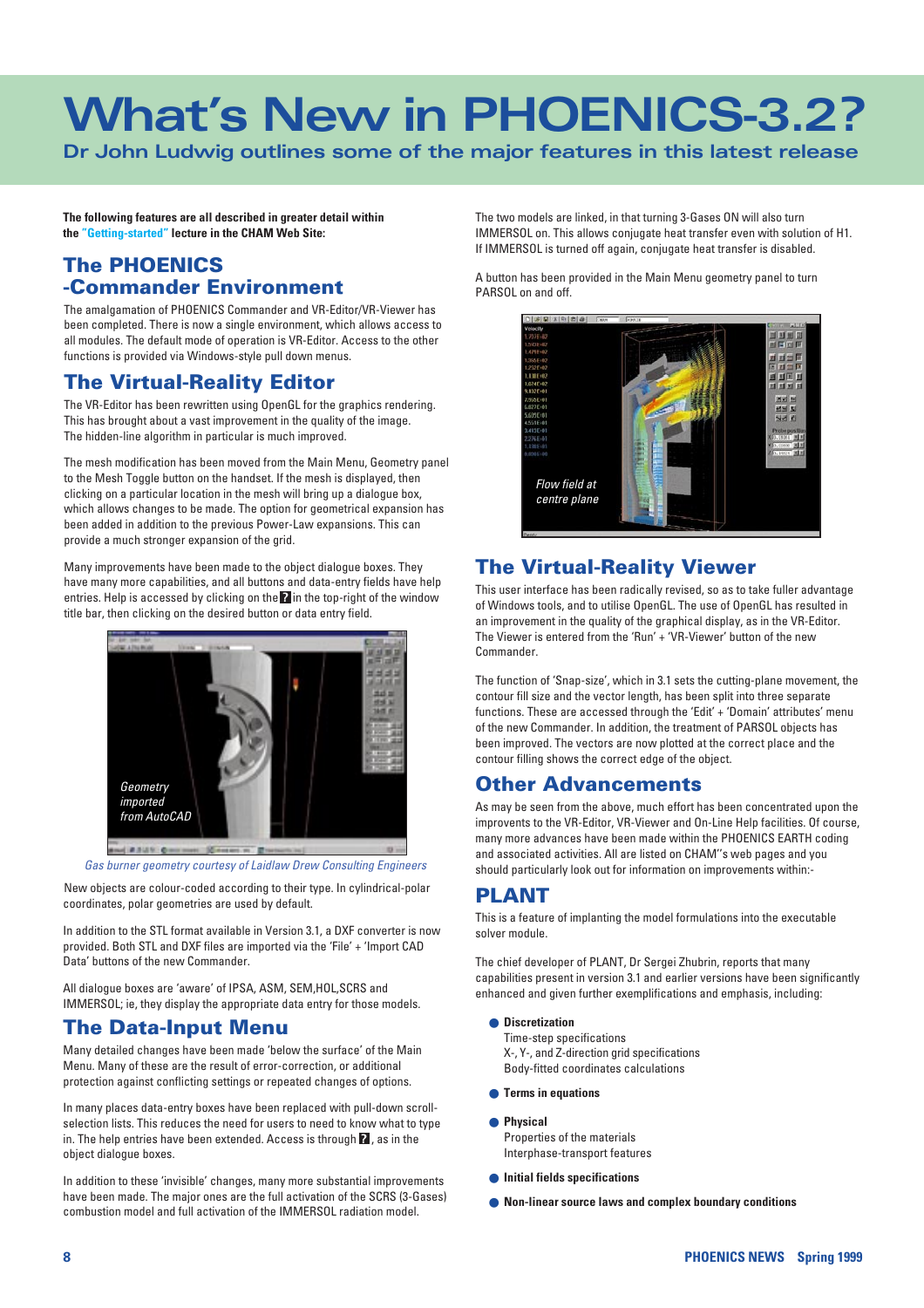## **What's New in PHOENICS-3.2?**

- **Special calculations** Reference residuals Self-steering under-relaxation Limits on variables Processing out-puts
- **Convenience features** Grid-free operations Indexed variable operations Logical and conditional operations
- **Marker allocation procedure**

The three pictures shown illustrate the use of the last feature which makes the insertion of complex shapes, moving objects, shape distortions, region specifications, and so forth, especially easy.

The problem shown is the calculation of the flow across the cooling coil of spiral configuration, together with the flow inside the coiled tube itself.

Figure 1 shows that MAP realistically fits the coil shape using a cylindrical polar grid. The velocity vectors are shown in Figure 2 for a cartesian grid. The mainly blue vectors relate to the external flow which, in fact, goes from left to right. The larger coloured vectors show the tube velocities. The red spots show the tube cross-sections as the pipe is intersected by the X-plane.

For flow predictions, all cell faces at the interface between two marked regions are blocked automatically. Provision is made automatically for the links between tube and shell flows for heat transfer effects.

With PLANT equipped with the MAP feature, it is now quite straightforward and relatively easy to simulate the problem of the kind shown in Figure 3. There, the coil is MAPed inside the cylindrical vessel with two impellers on the shaft.

For the complete set of the examples and documentation, click on the "Firsts" button via CHAM''s web site, and look at the "PLANT ..." section.

#### **PARAB**

The PHOENICS Parabolic option has been extended for supersonic flow applications (see page 11 'Solver Enhancements ...').

### **Parallelization**

The parallelisation of PHOENICS-3.2 has been extended to include both LINUX and Windows-NT PC clusters, as well as the more established UNIX multi-processor configurations. Test sites, such as Washington State University, have been particularly helpful in providing comparative performance figures. WSU installed PHOENICS on their 8-node LINUX Beowolf cluster, using Intel



fig 1









|                 | $\mathbf{1}$ | $\overline{2}$ | $\overline{4}$    | 6    | 8    |
|-----------------|--------------|----------------|-------------------|------|------|
| time (s)        | 472          | 252            | 155               | 132  | 121  |
|                 |              | 245            | 156               | 131  | 120  |
| avg.            | 472          | 248            | 156               | 132  | 121  |
| speed-up        | 1            | 1.9            | 3.0               | 3.6  | 3.9  |
| 300 x 300 grid: |              |                | <b>processors</b> |      |      |
|                 | 1            | $\overline{2}$ | $\overline{4}$    | 6    | 8    |
| time (s)        | 4678         | 3910           | 1994              | 1530 | 680  |
|                 |              | 2583           | 2103              | 1047 | 677  |
|                 |              | 2412           | 1368              | 954  | 672  |
|                 |              |                | 2708              | 1325 |      |
| avg.            | 4678         | 2968           | 2043              | 1214 | 676  |
| speed-up        | 1            | 1.6            | 2.3               | 3.8  | 6.9  |
| 500 x 500 grid: |              |                | processors        |      |      |
|                 | 1            | $\overline{2}$ | 4                 | 6    | 8    |
| time (s)        | 12924        | 6609           | 3417              | 3042 | 2110 |
|                 |              | 6629           | 3441              | 3111 | 2337 |
|                 |              |                | 3437              |      | 2321 |
| avg.            | 12924        | 6619           | 3432              | 3077 | 2256 |
| speed-up        | 1            | 1.9            | 3.8               | 4.2  | 5.7  |
|                 |              |                |                   |      |      |

**100 x 100 grid: processors**



Pentium II 400 MHz processors with fast Ethernet switches, running LAM-MPI. Their test problem is a steady state case involving natural convection in a cavity, run for 200 sweeps using different processor and grid configurations,

Although one might expect quite a lot of variation caused by the use of different mixes of systems, the overall trend is very pleasing and shows that large scale calculations can now be realised without the need for highperformance computer resources.

As stated earlier, the above is just a flavour of the more extensive information available via CHAM's website which we hope you will access. If you have any specific questions concerning any aspect of "What's New in PHOENICS-3.2", please contact John Ludwig, Email: jcl@cham.co.uk

For details of how to receive an upgrade to PHOENICS-3.2, and the delivery dates for different computer systems, please contact Ms Michelle Langdon. Email: ml@cham.co.uk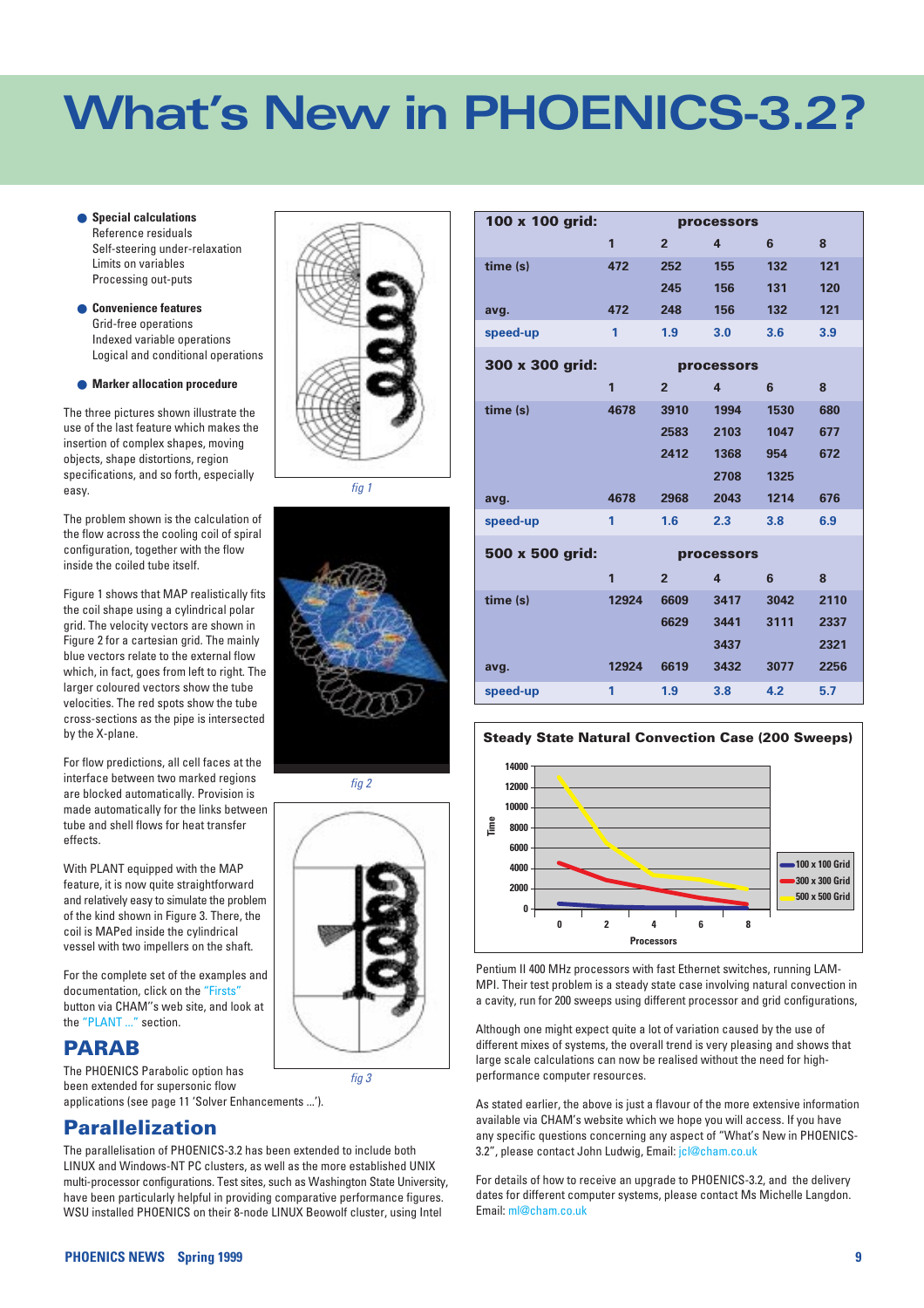### **Updating Combustor Design to Meet Modern Environmental Standards Peter Spalding reports on recent work for Lucas Energy**

**The disposal of vehicle tyres is an ever-increasing problem and a particularly contentious issue within the EU. During the last decade, such items have been shredded or buried in order to avoid the adverse environmental impact caused by burning them in the open air. There are so many used tyres nowadays that this is no longer an option, and means have had to be devised to burn them without polluting the atmosphere.**



Temperature Profile / Combustor Geometry

During the design stage of a new project for Portugal, Lucas Energy contracted CHAM to study the tyre combustor on two existing installations.

The combustor works by creating a strong cyclonic flow pattern in which combustion is concentrated. This type of flow ensures that the hot combustion products are drawn towards the centre of the chamber, creating a high temperature zone. By this means, the complete breakdown of the different components of the tyre is assured: rubber, carbon filler and steel reinforcement.

The design of the air inlet ports is crucial in the establishment of the cyclone, and also in ensuring the presence of a layer of cool air near the combustor walls, preventing damage to the refractory bricks through overheating.



Velocity vectors coloured by temperature

Although a "Belfast" combustor was known to work well, the design was originally made on the basis of a qualitative understanding of the process, backed by years of experience. CFD simulations of this nature were not available in the 1970's!

The task of upsizing was further complicated by the existence of another, larger combustor in the USA, dating from the same period. This too worked well, but only after retrofitting to adjust the air inlets. It became clear as the investigation proceeded, that confidence in the performance of the new upsized furnace would depend on an understanding of both earlier combustors, including the design modifications.

An unusual project followed. Working closely together, engineers from Lucas Energy and CHAM put together the pieces of the jig-saw, combining the results of PHOENICS simulations with written and anecdotal evidence from 25 years ago. Eventually it was possible to work out what had been changed in the US retrofit, and how it had improved the flow within the combustor. With that understanding, simulations were used to establish an appropriate layout for the air inlet ports in the new Portugese combustor.

Peter Spalding, Email: pls@cham.co.uk



Temperature Profile - Hearth / Inlet NozzlesTemperature Profile

### **Furnace Burner Nozzle Demonstration Case**

**From front cover** - A recent demonstration case was undertaken on behalf of Laidlaw Drew Consulting Engineers involving the importing from CAD of the geometry of a "troublesome" burner design. PHOENICS was acquired to investigate the oxygen flow pattern in the mixing region and recirculation within the burner.

The burner has a concentric inlet pipe, with fuel fed through the inner pipe. The oxygen is supplied via an inlet perpendicular to the burner axis.

PHOENICS-3.1 was run on a PC/Pentium computer, using a relatively fine 60 x 66 x 66 mesh. Simulation of the existing design is being followed up by an assessment of prepared modifications.

Preliminary results, which were very encouraging, correctly captured areas of severe recirculation and low pressure of particular concern to the client. We look forward to comparing the PHOENICS predictions with further experimental data received from the client.

Contact Alain Grangeret at Laidlaw Drew via email: alain.grangeret@laidlaw-drew.co.uk, or wait to read more next issue…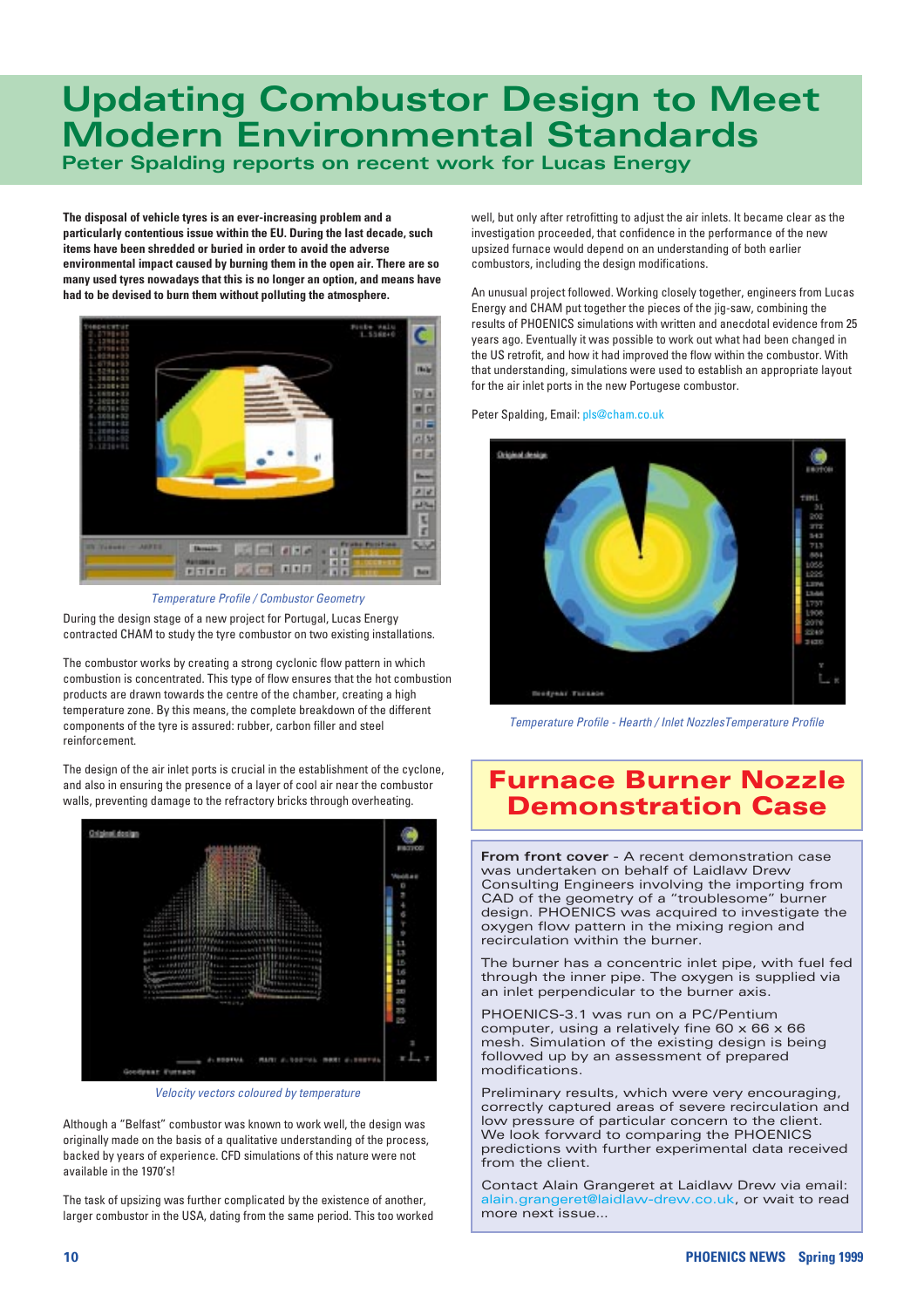## **PHOENICS-Solver Enhancements**

#### **For the more rapid solution of underexpanded free jets and wholly supersonic flows**



2D Axisymmetric flow profile downstrean from rocket exhaust temperature contours

**CHAM, in collaboration with consultants, "S&C Thermofluids" and the Defence Evaluation Research Association (DERA), has extended the PHOENICS V3.2 parabolic solver so as to handle underexpanded free jets and wholly supersonic flows with or without a free stream. These type of flows are of especial interest in aerospace and defence applications, and hitherto required solution by means of the PHOENICS elliptic solver. The advantage of using the enhanced parabolic solver for such applications is a massive reduction in computer time relative to the conventional elliptic solver and the capacity to use much finer mesh resolution. For example, S&C Thermofluids report an improvement of 800% for the case of a 3D, turbulent underexpanded rocket exhaust plume exhausting into a supersonic free stream.**

#### **The parabolic enhancements were implemented for both two and three dimensions, and comprised:**

- **1.The extension of the parabolic expanding-grid option to account for a streamwise-velocity contribution to the cross-stream convection fluxes.**
- **2. The extension to allow supersonic jets to spread into subsonic regions.**
- **3. The provision of a boundary condition for supersonic free streams, which allows any outgoing waves to pass unreflected through the free boundary.**



2D Axisymmetric flow profile downstrean from rocket exhaust mach contours

An important consequence of **1** is that the parabolic solver will now predict wave formation due to the turning of a supersonic stream. The opportunity

A number of parabolic calculations were carried out by CHAM so as to demonstrate the satisfactory working of the modified solver for both purely supersonic flow (IPARAB=4 option) and underexpanded jets (IPARAB=5 option). The results of these simulations compared favourably with analytical data and/or numerical solutions produced by the PHOENICS Elliptic solver.

#### **The following of parabolic library cases are now available in PHOENICS V3.2:**

| 2d inclined supersonic flow in a duct         | 156 |
|-----------------------------------------------|-----|
| 2d supersonic diffuser flow                   | 158 |
| 2d sonic underexpanded round jet              | 159 |
| 3d supersonic underexpanded square            | 160 |
| 2d supersonic rocket exhaust plume            | 161 |
| <b>Merging of two supersonic free streams</b> | 162 |

In addition, library cases 911 and N113 were provided so as to permit cases 161 and 159, respectively, to be solved by use of the Elliptic solver for ready comparison of solutions and computer runtimes.

The range of testing covered two and three dimensions, laminar and turbulent flow, sonic and supersonic injection, stagnant and moving subsonic and supersonic free streams, and cases involving the solution of conservation equations for the total enthalpy and a species mass fraction. Simulations were also carried out using expanding grids, and in Cartesian and cylindrical-polar coordinates, for square and circular nozzles, respectively. Further testing and validation has been carried out by S&C Thermofluids by applying the solver to chemically-reacting rocket-exhaust plumes.



2D Axisymmetric flow profile downstrean from rocket exhaust pressure contours

Further possible parabolic enhancements are an automatic grid-expansion facility so as to accommodate the plume development more economically; and a partially-parabolic option which allows for embedded subsonic regions, as encountered in highly underexpanded jets.

Information sources:

Dr Mike Malin, Email mrm@cham.co.uk or

Dr A G Smith, S&C Thermofluids, Email tony.smith@thermofluids.co.uk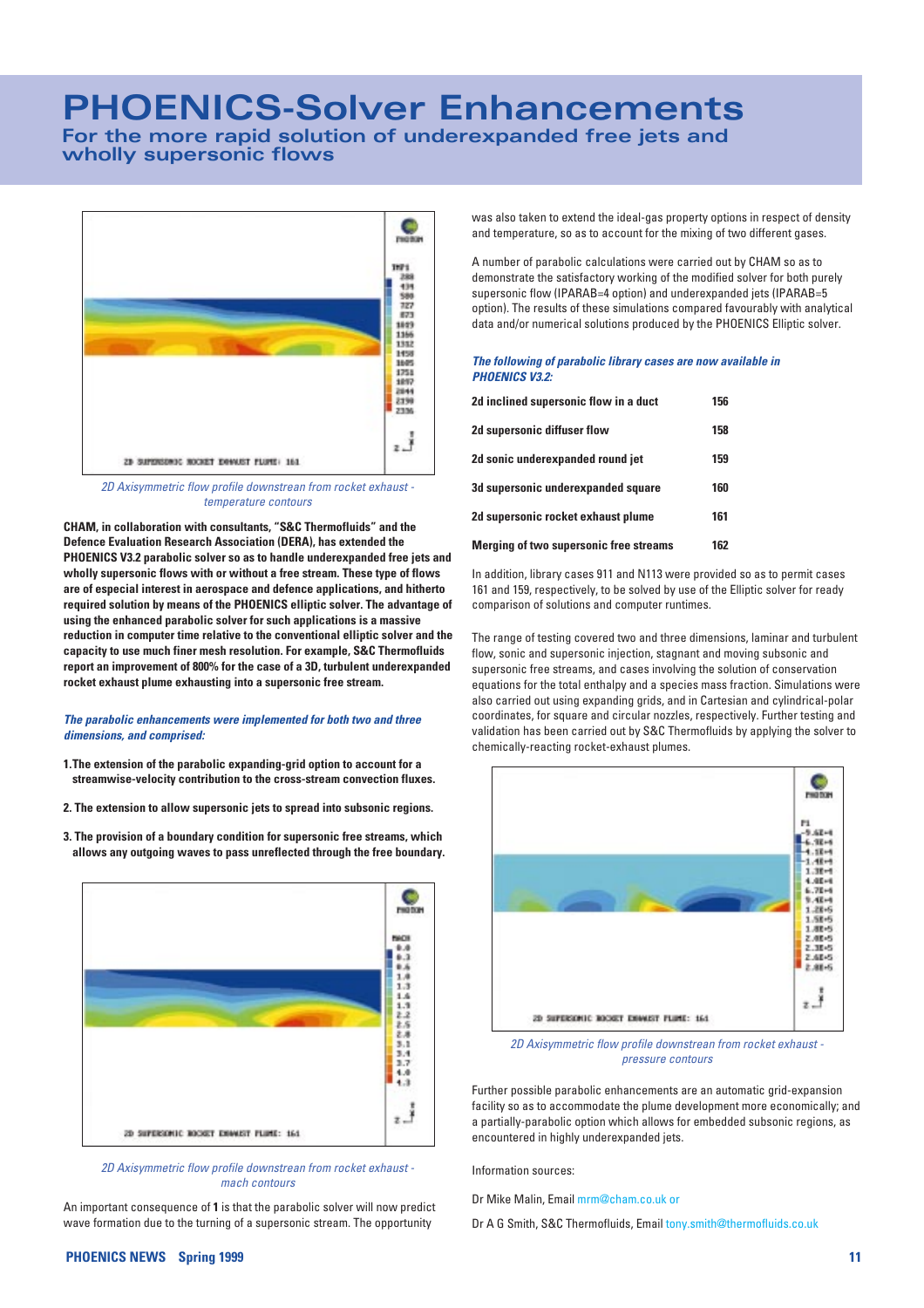## **Announcing S-PHOTON-2**

**A new post-processor for PHOENICS-3.2**

**PHOENICS 3.2 includes a new post-processing option, 'S-PHOTON-2, originally developed by CHAM's agent, Atos GmbH. Since S-PHOTON's first release last year, the co-operation with CHAM has intensified, resulting in an even more efficient post-processor, based on TGS graphics software.**

S-PHOTON-2 includes a state-of-the-art menu system, of similar design to the PHOENICS-VR user interface. It supports the analysis of PHOENICS results

automatically. Also streamlines can be specified and the flow along them can be animated. S-PHOTON-2 also supports the pre-processing of PHOENICS models by offering the possiblity to preview STL files.

Other features, such as the use of browsers, free definition of default view point, light manipulation, saving GIF, TIFF or postscript files, make S-PHOTON-2 an efficient tool for 3D analysis and visualisation of all kinds of PHOENICS models. S-PHOTON-2 is now

based on the use of VR (cartesian or polar) as well as models based on body-fitted co-ordinates and multi-block systems (CCM and GCV).

S-PHOTON-2 enables the display of objects based on PATGEO data or using the new FACETDAT. In both cases the boundary conditions can be separately displayed using hidden shade techniques. Each object can be defined to have a unique colour and transparency. Results can be displayed on grid planes and on arbitrary planes. Contours or isosurfaces can be animated



available for purchase as an add on. It is currently available for PCs based on Win95/98 and NT. Work is under way to port the code to UNIX machines.

**For further information contact**:

Peter Spalding, Email: pls@cham.co.uk

or

Mustafa Megahed, Email: m.megahed@atos-group.de

## **CHAM signs OEM deal for CADfix**

**CHAM has signed an OEM agreement with FEGS Ltd, a subsidiary of International TechneGroup Inc, for its CADfix Geometry Model Repair" software. CHAM will offer its clients a low cost CADfix "Wizard-for-PHOENICS Geometry Translator", enabling automatic conversion of IGES file formats into a form suitable for PHOENICS.**

The full CADfix suite will also be made available for those clients who wish to read formats other than IGES and those who wish to access the full range of CADfix interactive repair. model transformation, and splitting tools.

With the full CADfix suite, most native CAD formats can be read, ambiguous model situations can be resolved, and advanced model de-featuring and simplification tools enable a repaired model to be transformed to ensure that the data is suitable for the particular PHOENICS application. In addition, splitting tools allow the model to be partitioned for CFD applications.

The full technical specification, plus pricing and licensing terms for the CADfix "Wizard-for-PHOENICS" and the full CADfix product are available from CHAM. Full details will become available via the web. Contact CHAM's web site, or link to FEGS on http://www.fegs.co.uk.

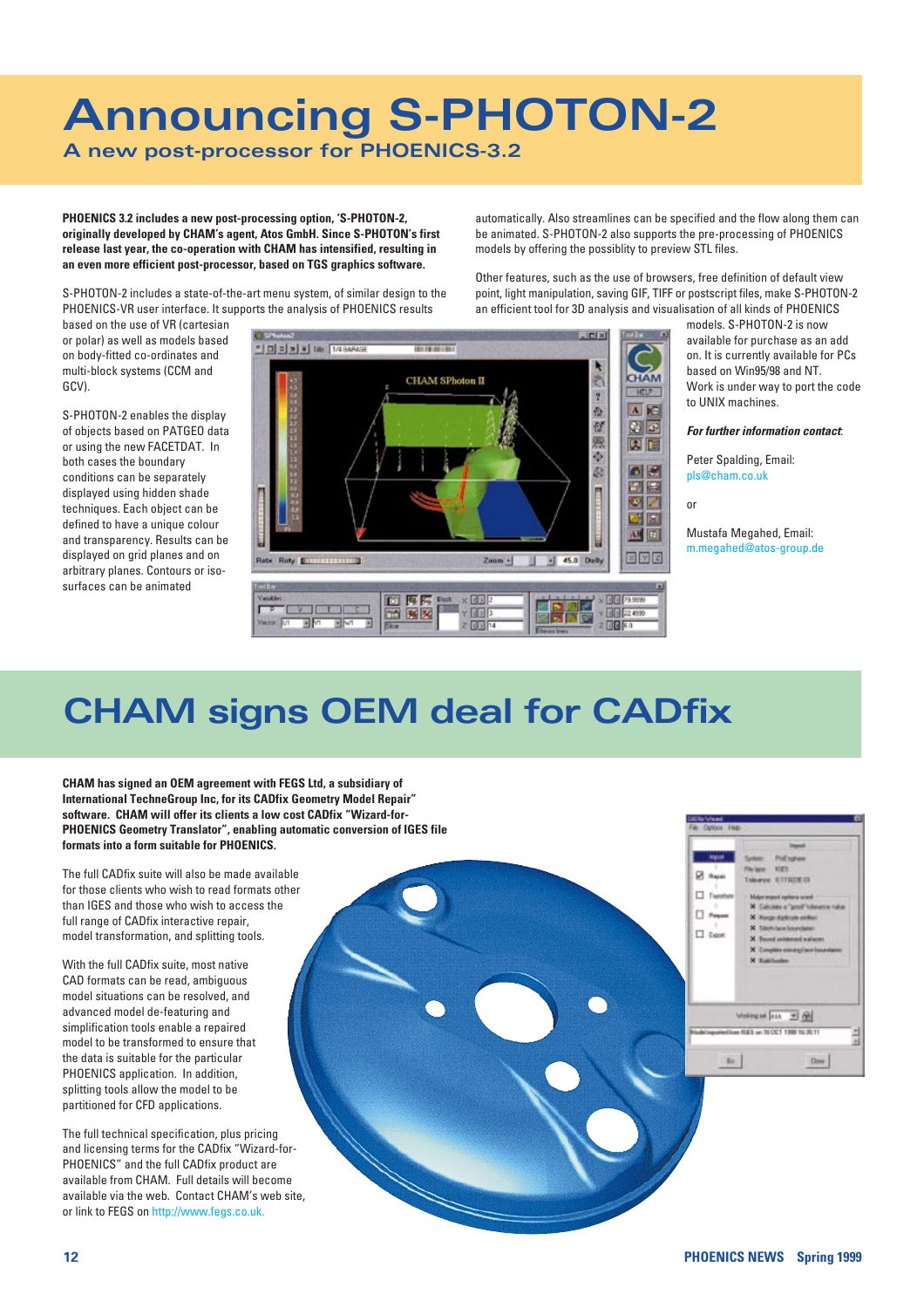## **'Draught' Dodging in the Office**

**PHOENICS Consultants, Flowsolve Ltd, report on a natural ventilation study**

**The design of ventilation systems plays a crucial part in the comfort of modern office environments. Given the installation and operating costs of mechanically ventilated installations, the economies offered by incorporation of natural ventilation techniques have always appeared attractive.**

A recent project for WSP Consulting Engineers concerned the Multi-Disciplinary Research Building, being designed for Imperial College by the architects Foster and Partners, for which the client's specification called for significant areas of the building to be naturally ventilated. In this situation WSP opted to use CFD simulations to verify that natural ventilation could provide sufficiently comfortable environments for the occupants, in a period of typical summer heat, in various regions within the building. WSP commissioned CFD consultants, Flowsolve Ltd, to simulate the air flow in a number of critical areas of the building using PHOENICS.



Fig 1 - LARGE OFFICE - Temperature on sections between islands

An area of particular interest was a set of west-facing open-plan offices with floor-to-ceiling glazing on the west wall, featuring openable windows on the north and south walls. Low-energy glass was to be used in the building, with the west windows shielded by reflecting louvres, but solar heat would still enter the offices both as radiation and by convection off the warm window glass. Additional heat would be generated in the offices by computer equipment. This heat would have to be dispersed by the breeze blowing through the windows, consequent upon the defined external condition of a light wind.

The PHOENICS simulations showed that the likely temperature rise in the offices was acceptable, but that the air velocities would be excessive for comfort - papers might tend to blow off desks! This finding prompted a redesign by the architects, in which the openable windows were replaced by floor and ceiling vents along all the exterior walls. Further simulations showed that such an approach would be successful - the satisfactory temperatures would be maintained, excessive air velocities eradicated, and the overall ventilation pattern would be gentle and well-distributed (Figure 1).

Airflows in the entrance hallway and adjacent atrium areas were also simulated; here the model confirmed that natural ventilation alone would be





Fig 2 - Sections through west office and social area

inadequate (Figure 2). One solution proposed was the installation of extractor fans in the atrium skylight, and the predictions demonstrated that this remedy would lead to significantly reduced temperatures (Figure 3).



Fig 3 - Sections through west office and social area

An additional feature of the PHOENICS model was its ability to solve for air residence times, so that the freshness of the circulating air could be quantified. The predictions indicated adequate freshness of the air in all areas of the MDR Building which were considered.

Overall, the model predictions proved very reassuring to WSP, dispelling original doubts as to the viability of the natural ventilation arrangements proposed for the building.

In fact, the PHOENICS simulations showed that the ventilation performance was much closer to the client's requirements than might have been expected.

Dr David Glynn

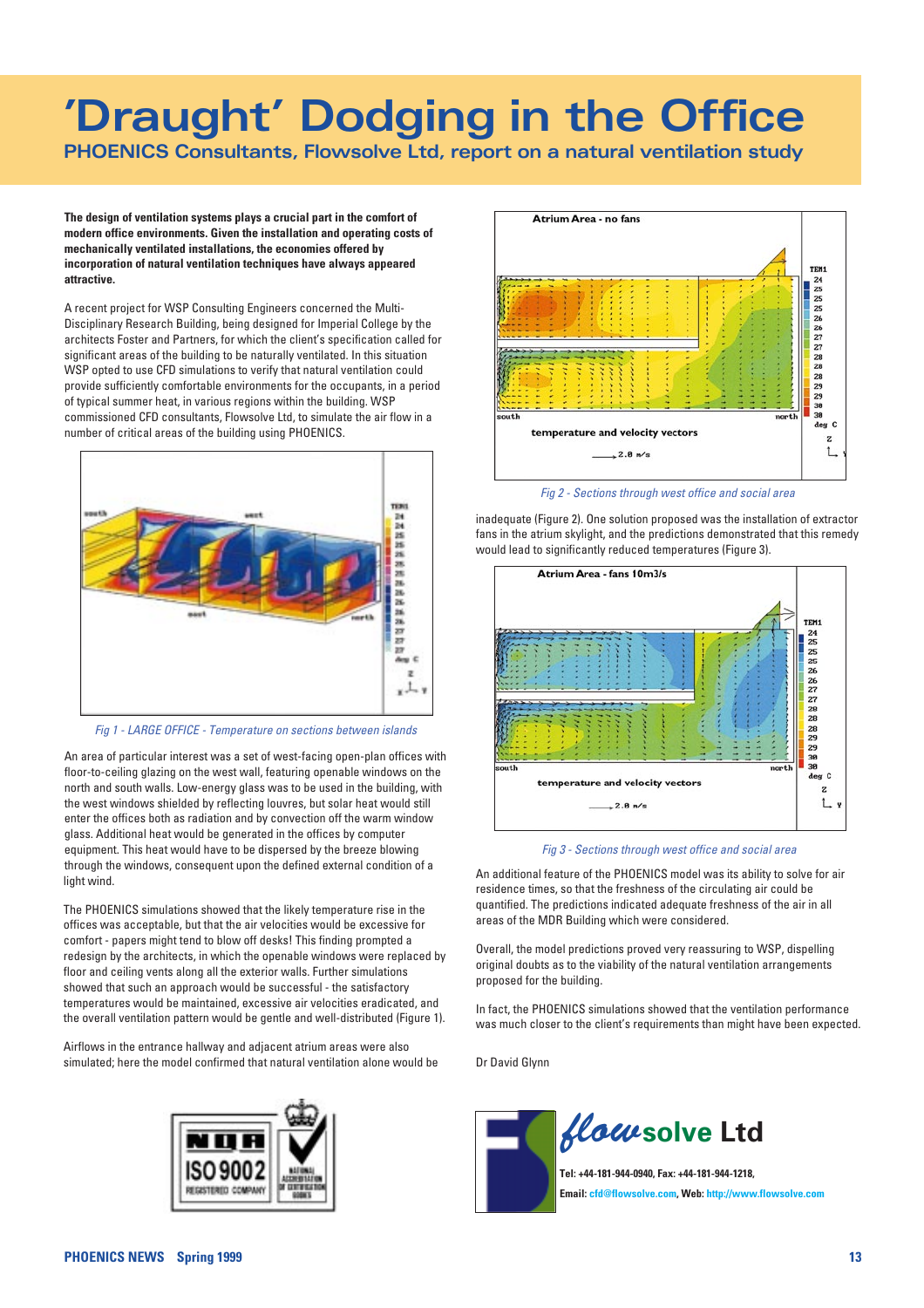## **Notices & Events Spring 1999**

| <b>CHAM</b>         |                     | Mr Peter Spalding, UK                             |                  | <b>PHOENICS NA</b> | Dr Peter Tsai, USA                                |
|---------------------|---------------------|---------------------------------------------------|------------------|--------------------|---------------------------------------------------|
|                     |                     | Tel: (+44) 181 947 7651                           |                  |                    | Tel: (+1) 310 265 9719                            |
| March               | 15 to 19            | <b>Basic &amp; Advanced Course</b>                | June             | 07                 | <b>US PHOENICS Users Meeting, CA</b>              |
| April               | 15                  | <b>PHOENICS-3.2 'Refresher' Course</b>            | June             | 08                 | <b>Overview of PHOENICS-3.2</b>                   |
| May                 | 17 to 21            | <b>Basic &amp; Advanced Course</b>                | June             | 09 to 11           | <b>Introductory PHOENICS Course</b>               |
| May                 | 27                  | <b>PHOENICS-3.2 'Refresher' Course</b>            |                  |                    |                                                   |
| June                | 24                  | <b>PHOENICS-3.2 'Refresher' Course</b>            | <b>ATOS</b>      |                    | Dr M. Megahed, Germany<br>Tel: (+49) 201 810 1927 |
| July                | 05 to 09            | <b>Basic &amp; Advanced Course</b>                |                  |                    |                                                   |
| <b>September</b>    | 09                  | <b>PHOENICS-3.2 'Refresher' Course</b>            | <b>February</b>  | 22 to 26           | <b>Basic &amp; Advanced Courses, Essen</b>        |
|                     | 20 to 24            | <b>Basic &amp; Advanced Course</b>                | April            | 19                 | <b>Grid Generation, Essen</b>                     |
| <b>November</b>     | 22 to 26            | <b>Basic &amp; Advanced Course</b>                | April            | 21                 | <b>Basics of CFD, Essen</b>                       |
|                     |                     |                                                   | April            | 23                 | <b>PHOENICS-3.2 Update, Essen</b>                 |
|                     | <b>CHAM - Japan</b> | Mr Yasuaki Tachino, Japan                         | June             | 07 to 11           | <b>Basic &amp; Advanced Courses, Essen</b>        |
|                     |                     | Tel: (+81) 352 10 93 56                           | July             | 19 to 20           | <b>Multi-phase flow, Essen</b>                    |
| <b>February</b>     | 10 & 14             | <b>Elementary Seminar</b>                         | July             | 23                 | <b>PHOENICS-3.2 Update, Frankfurt</b>             |
| <b>February</b>     | 16                  | <b>User Seminar</b>                               | <b>September</b> | 20 to 24           | <b>Basic &amp; Advanced Courses. Essen</b>        |
| <b>February</b>     | 18                  | <b>Osaka Seminar (Elementary/User)</b>            | <b>October</b>   | 18                 | <b>Grid Generation, Essen</b>                     |
| <b>March</b>        | 10 & 14             | <b>Elementary Seminar</b>                         | <b>October</b>   | 20                 | <b>Basics of CFD, Stuttgart</b>                   |
|                     | 16                  | <b>User Seminar</b>                               | <b>November</b>  | 23                 | <b>PHOENICS-3.2 Update, Stuttgart</b>             |
|                     | 18                  | <b>Osaka Seminar (Elementary/User)</b>            | <b>November</b>  | 24 to 25           | 12th German User Meeting,                         |
|                     |                     |                                                   |                  |                    | <b>Stuttgart</b>                                  |
| <b>Flow Consult</b> |                     | Dr Terje Toften, Norway<br>Tel: (+47) 67 15 07 00 | <b>November</b>  | 26                 | <b>PHOENICS-3.2 Update, Essen</b>                 |

Tel: (+47) 67 15 07 00 **May 05 Introductory & User Seminar**

> **All events listed above are correct at the time of going to press. Please contact your regional office for verification and for details of further events and exhibition news.**

### **PHOENICS Training Course Programme**

**PHOENICS 3.1 / 3.2 Instruction Courses are run regularly throughout the year here in London. These are 5-day courses split into 3 units. Participants can attend the complete course or individual units, as required. Early registration is advised. See "Notices & Events" above - for special 1-day PHOENICS-3.2 "Refresher" courses.**

| Unit 1 - Beginner's Introduction (including VR)                                  |  |  |
|----------------------------------------------------------------------------------|--|--|
| <b>Unit 2 - Using PHOENICS (including BFC's)</b>                                 |  |  |
| Unit 3 - Use of FORTRAN (including PLANT)                                        |  |  |
|                                                                                  |  |  |
| For full details of the course programme and schedule, and for details of both   |  |  |
| specialist and on-site courses, please telephone Mr Peter L Spalding at CHAM on: |  |  |
| +44-181-947-7651, fax: +44-181-879-3497, or email: $p/s@chain.co.uk$             |  |  |

| Januarv   | $18 - 22$ |
|-----------|-----------|
| March     | $15 - 19$ |
| Mav       | $17 - 21$ |
| July      | $05 - 09$ |
| September | $20 - 24$ |
| November  | 22 - 26   |
|           |           |

**December 13 to 15 Basic Course, Essen**

**PHOENICS NEWS - SPRING 1999 - PHOENICS NEWS - SPRING 1999**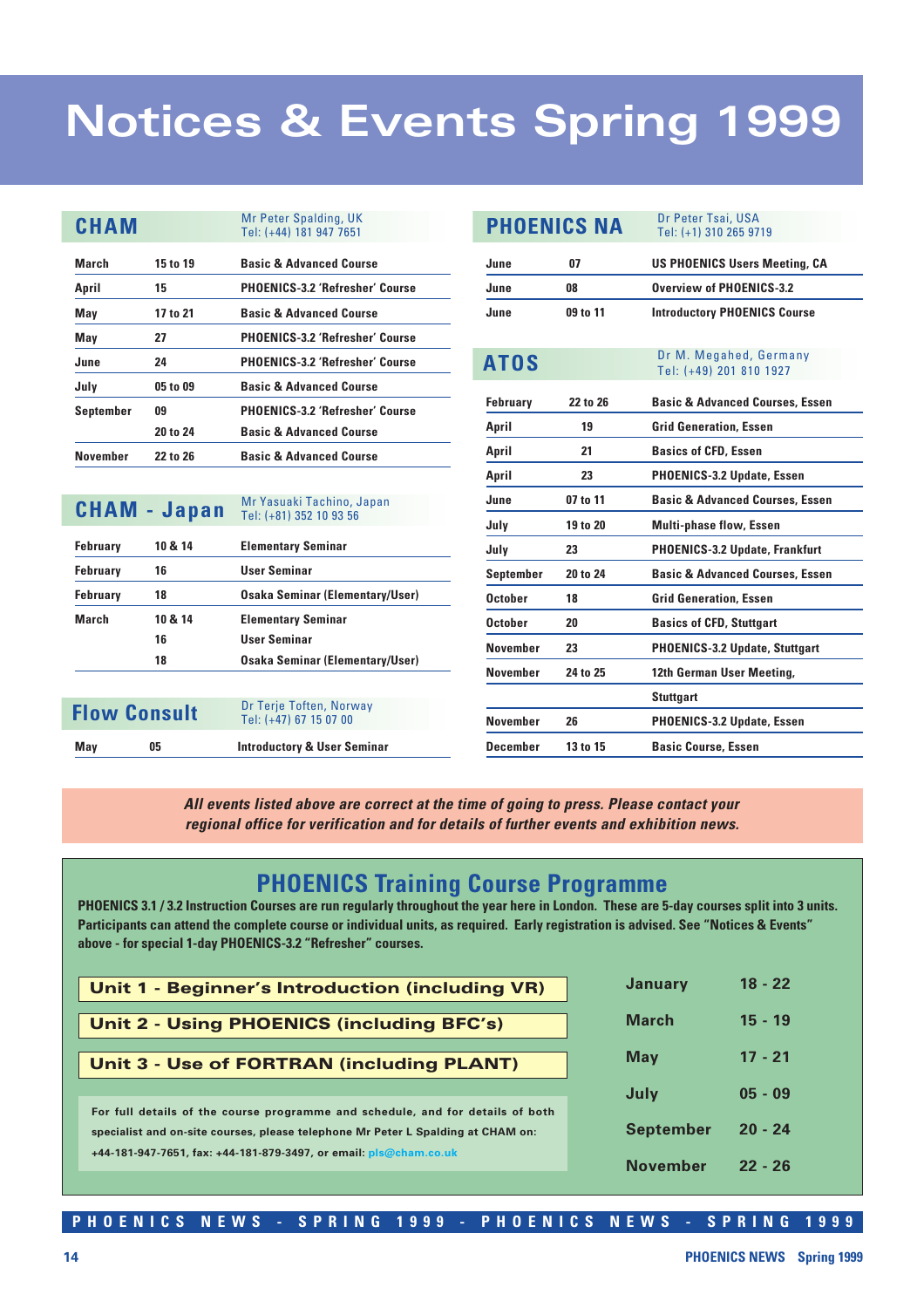## **Notices & Events Spring 1999**

## YEAR 2000 **PHOENICS AWARD COMPLIANCE STATEMENT**

**This is to certify that the PHOENICS software version 3.1 has been tested and neither its performance nor its functionality will be adversely affected by the Millennium date change.**

**Concentration, Heat and Momentum Limited guarantees that any PHOENICS version from 3.1 or later will be Year 2000 compliant, but any version earlier than 3.1 is not guaranteed to be compliant.** 

**Any queries regarding Year 2000 compliance can be addressed to:**

**Dr Jeremy Z Wu, email: jzw@cham.co.uk**

**CHAM has sponsored a prize for the best CFD project of the year for the University of Hertfordshire, England. Utilising the university's site licence of PHOENICS, the programme for 31 final year students is supervised by Dr Arne Holdo, Head of the CFD Group in the Faculty of Engineering & Information Science.**

**It is hoped that Dr Holdo's initiative will form a 'template' for similar awards at other educational sites using PHOENICS.**



## **Preliminary Call For Papers**

This is the first announcement for the next International PHOENICS User Conference to be held in Luxembourg in Spring 2000. Details of the Millennium Meeting will be released before end-July 1999. If you would like to make a presentation, please register your interest with Mrs Petula Smith, email ps@cham.co.uk as soon as possible, or respond for general information using the form below.

| <b>FAXBACK - +44-181-879-3497</b> Please use this form to inform us of:- |                                                          |
|--------------------------------------------------------------------------|----------------------------------------------------------|
|                                                                          |                                                          |
| (Please indicate previous name if changed)                               | <b>Change of address</b>                                 |
|                                                                          | <b>Additional recipients for issues of PHOENICS News</b> |
|                                                                          | <b>Details of the PHOENICS User Conference</b>           |
|                                                                          | <b>Enquiries about PHOENICS products / services</b>      |
|                                                                          | On completing this form, please fax or post to CHAM.     |
|                                                                          | If you would like us to remove your name from CHAM's     |
|                                                                          | mailing list, please tick this box                       |
|                                                                          |                                                          |
|                                                                          |                                                          |

**PHOENICS NEWS - SPRING 1999 - PHOENICS NEWS - SPRING 1999**